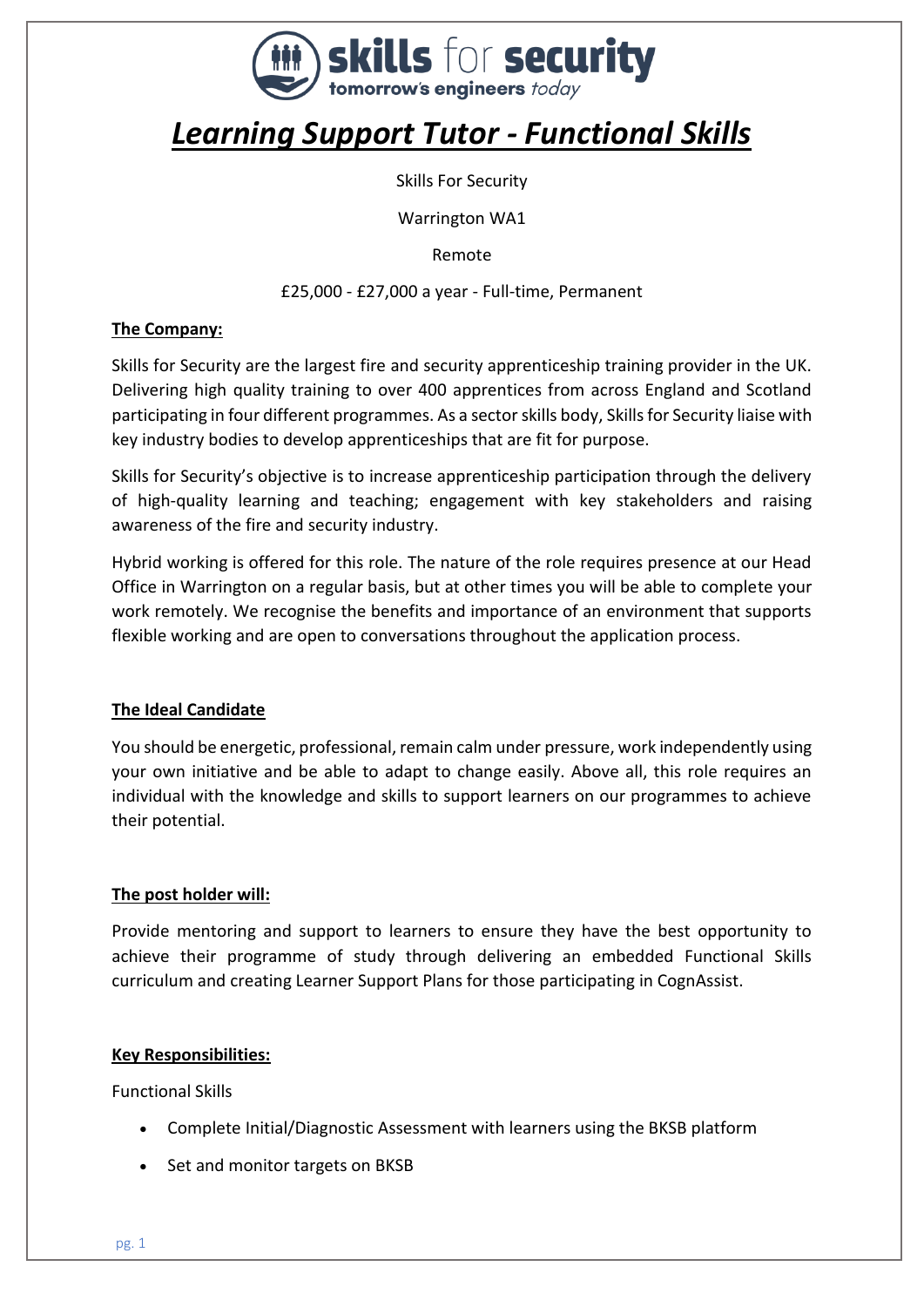

- Develop Functional Skills curriculum and lesson plans in line with course criteria and OFSTED requirements
- Plan and deliver functional skills sessions as scheduled
- Assess the learners' Speaking & Listening using Highfield Assessment's criteria
- Updating learners' e-portfolio in relation to achievement of Functional Skills
- Embed Functional Skills into all programmes delivered by Skills for Security
- Provide statistics on completion of assessments

#### **CognAssist**

- Explain the concept of neurodiversity assessment to new learners at induction
- Complete Initial Assessments with learners and write Learning Support Plans
- Follow up on any reasonable adjustments required by learners
- Liaise with Learner Engagement Officers on new learners who match following induction
- Support existing learners to complete their monthly tasks
- Provide a report to management on the completion of monthly tasks by learners for funding purposes.

#### **British Values**

- Embed into all programmes delivered
- Promote safeguarding, prevent, British values, equality and diversity

#### **Personal Development**

- Attend standardisation meetings and maintain up-to-date CPD
- Commit to understanding market trends and needs with regards to Functional Skills
- Complete quarterly observations and self-reflection activities

#### *Duties applicable to all staff working at Skills for Security*

- Assist students according to need, when and where appropriate
- Excellent written and verbal communication skills